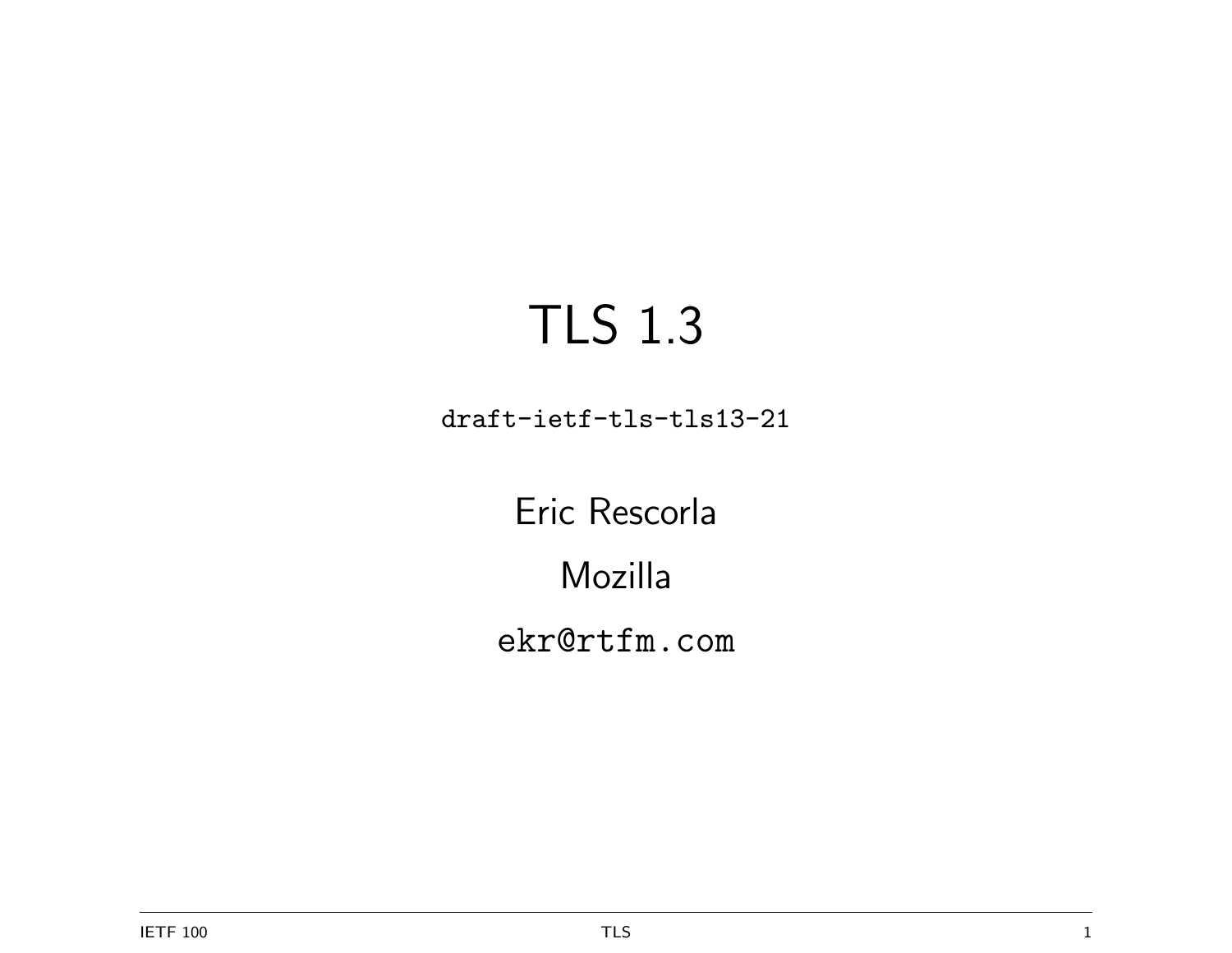## Agenda

- Middlebox issues (PR#1091)
- close\_notify and half-close (PR#1092)
- SNI and resumption(PR#1080)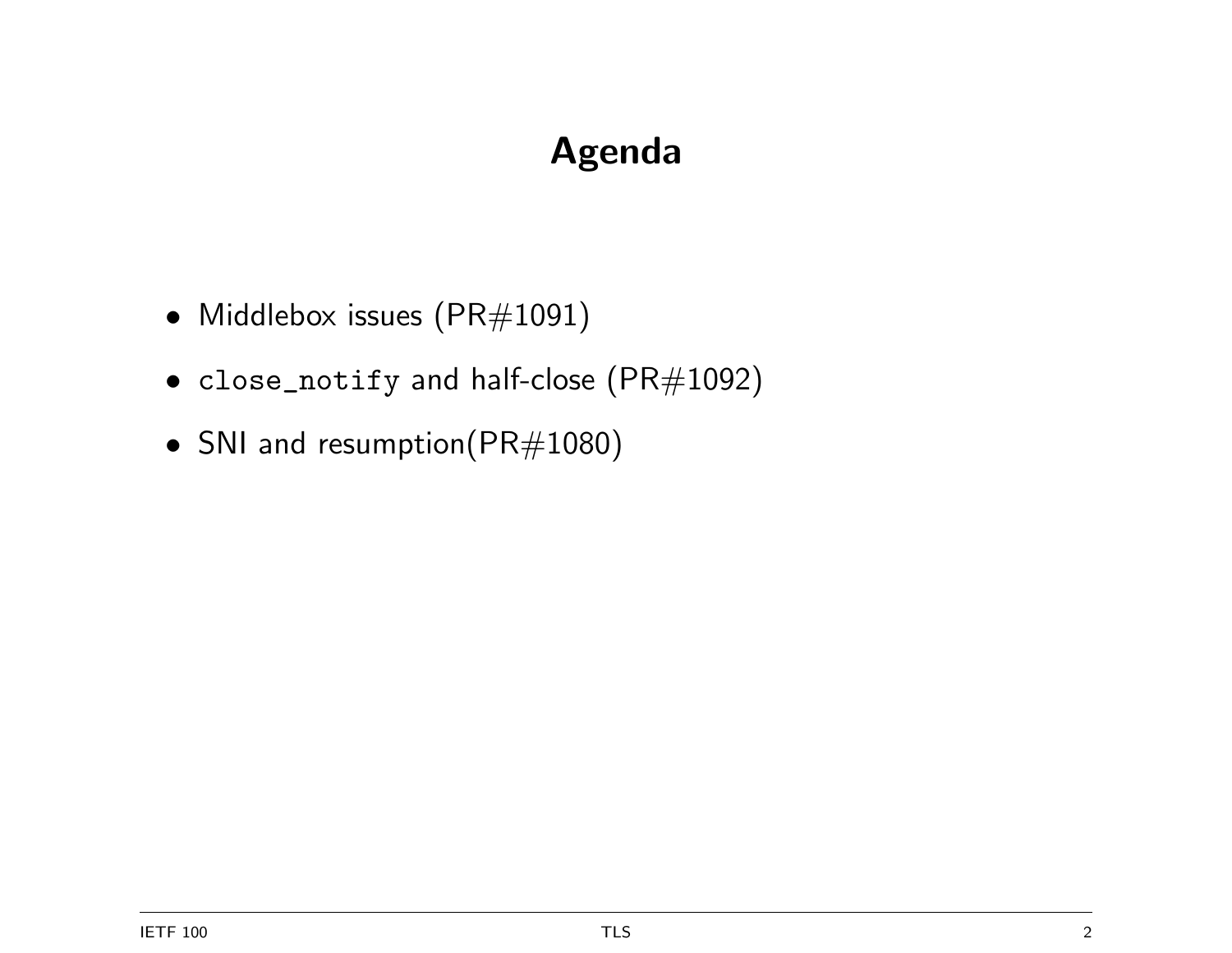#### Middlebox issues

- Some middleboxes appear to be sad when you negotiate TLS 1.3
- Error rates (Firefox Beta versus Cloudflare)
	- $-$  2.2% for TLS 1.2
	- 3.9% for TLS 1.3
- This means you need fallback to deploy TLS 1.3
- Proposal: make TLS 1.3 look like TLS 1.2 resumption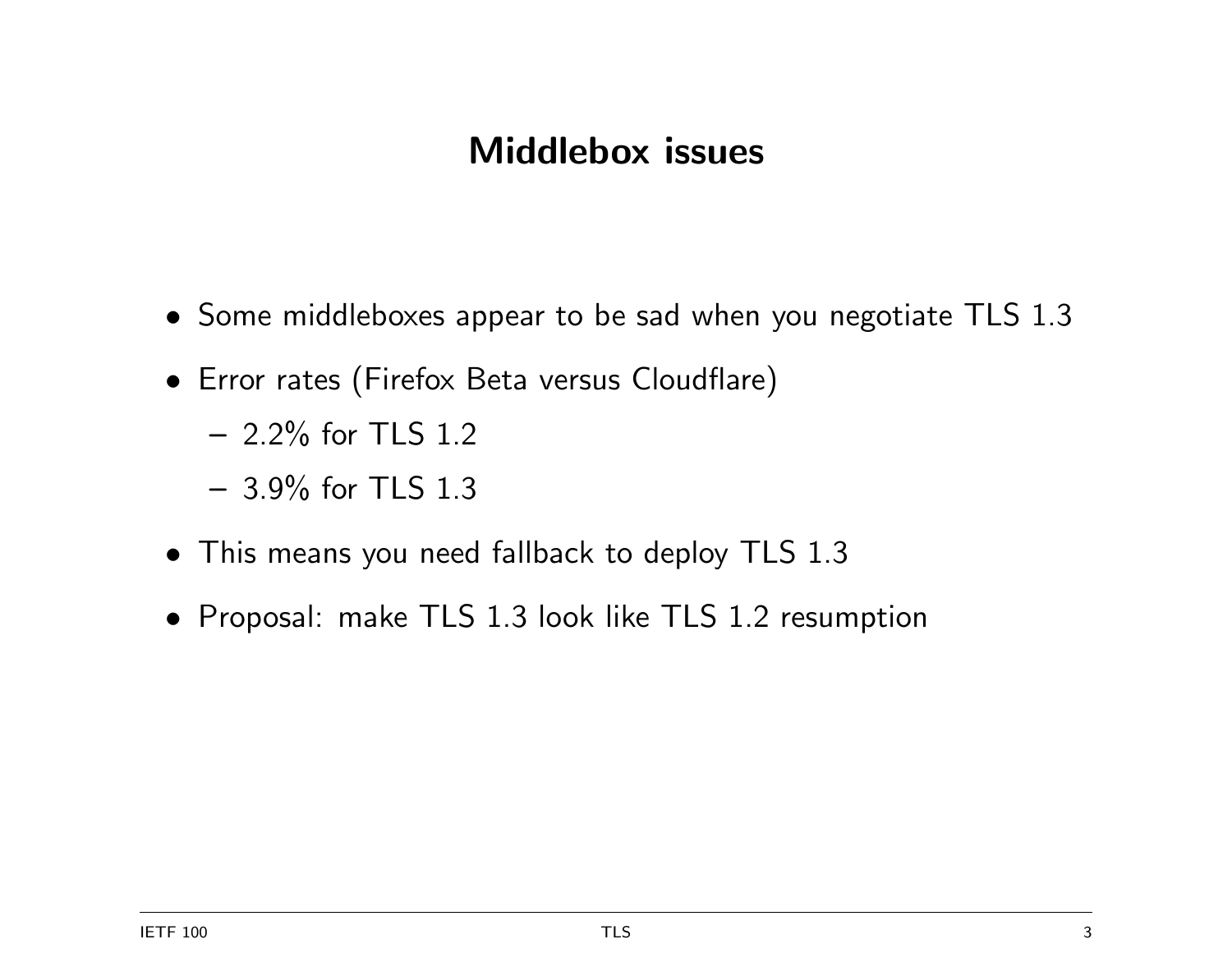#### Emulate TLS 1.2 resumption part 1: Always

- Move version negotiation entirely into supported\_versions
	- $-$  ServerHello.version  $== 0 \times 0303$  (TLS 1.2)
- Restore the missing session\_id and compression fields in **ServerHello**
- Change the post-ServerHello record layer version to 0x0303
- Merge HRR and ServerHello into a single message with the semantics distinguished by a special ServerHello.Random value.
- Implementations MUST ignore ChangeCipherSpec during handshake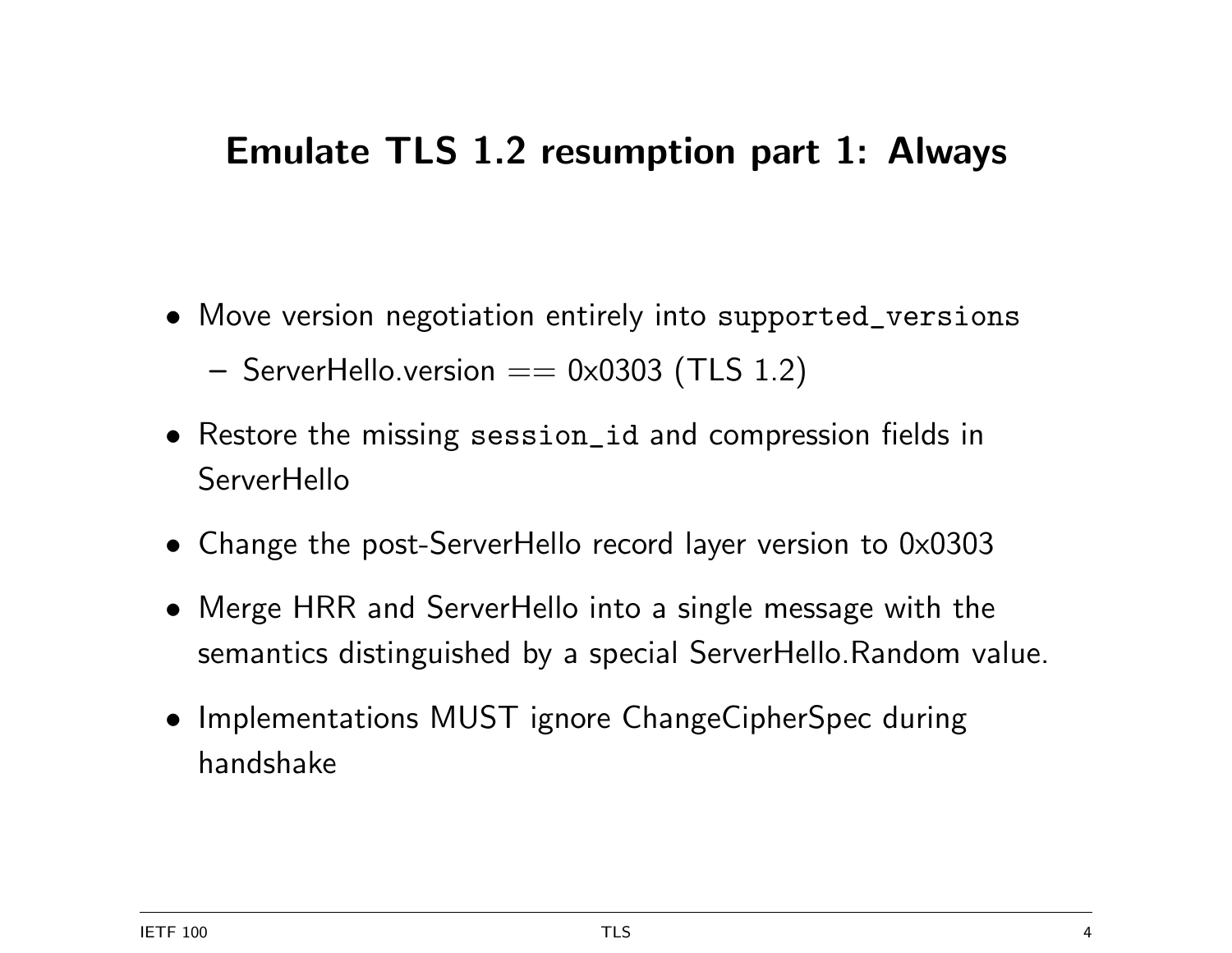## Emulate TLS 1.2 resumption part 2: Compatibility Mode

- The client sends a fake session\_id and the server echoes it
- The server sends ChangeCipherSpec messages after ServerHello/HelloRetryRequest (so that the middlebox ignores any "encrypted" data afterwards), and the client sends ChangeCipherSpec after ClientHello. ClientHello
	- Server's ChangeCipherSpec SHOULD be sent when the client sends the fake session\_id (not in  $\text{PR#1091}$ )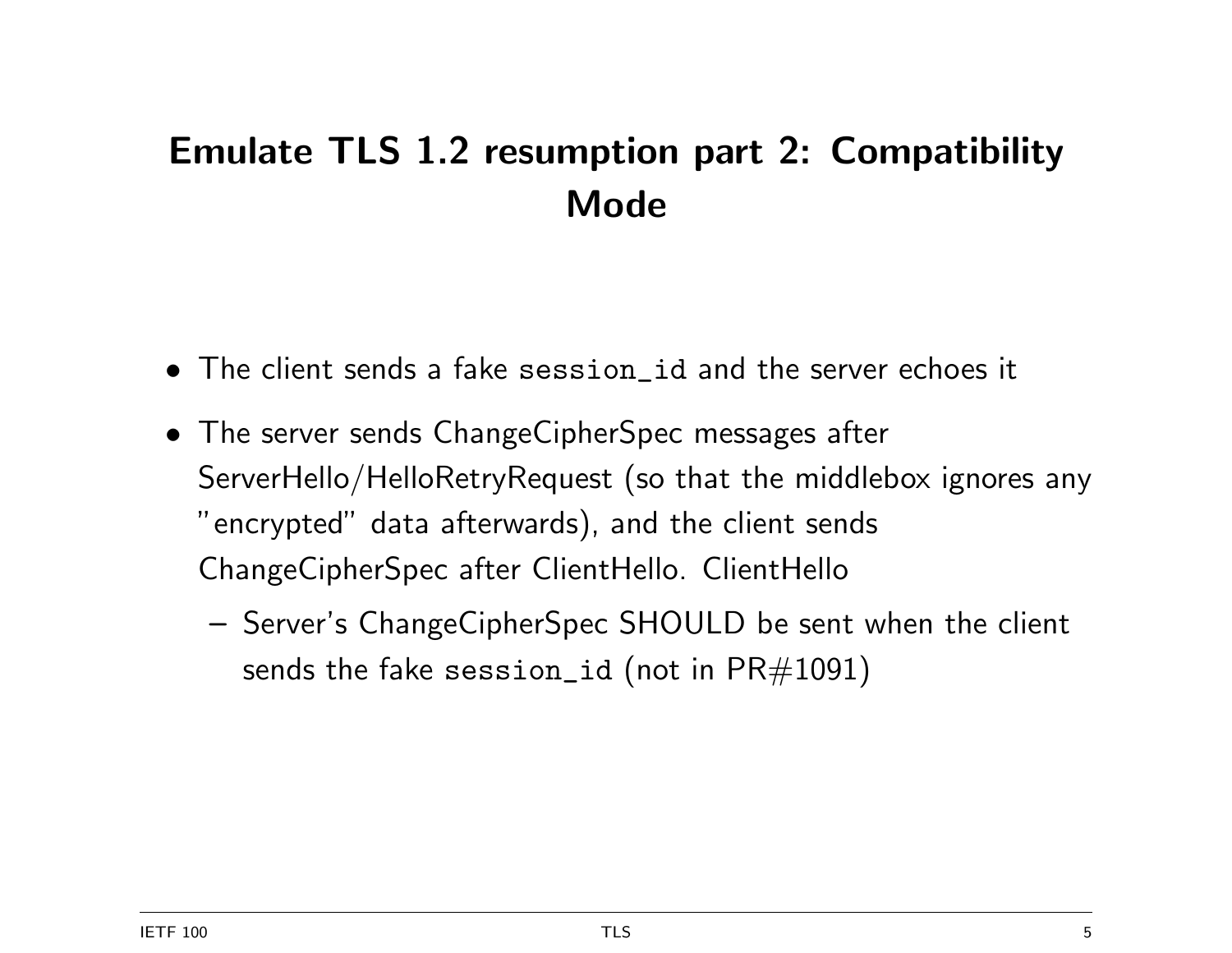#### Issues Raised

- Should we only have compatibility mode?
	- We don't need this for TLS 1.3/QUIC or DTLS
	- It's not entirely clear we need the client-side CCS
	- At some point we may be able to stop sending server-side CCS
- Should we require the client to enforce CCS cardinality?
	- Require CCS be present
	- Require CCS to appear only once
	- This complicates the implementation of the receiver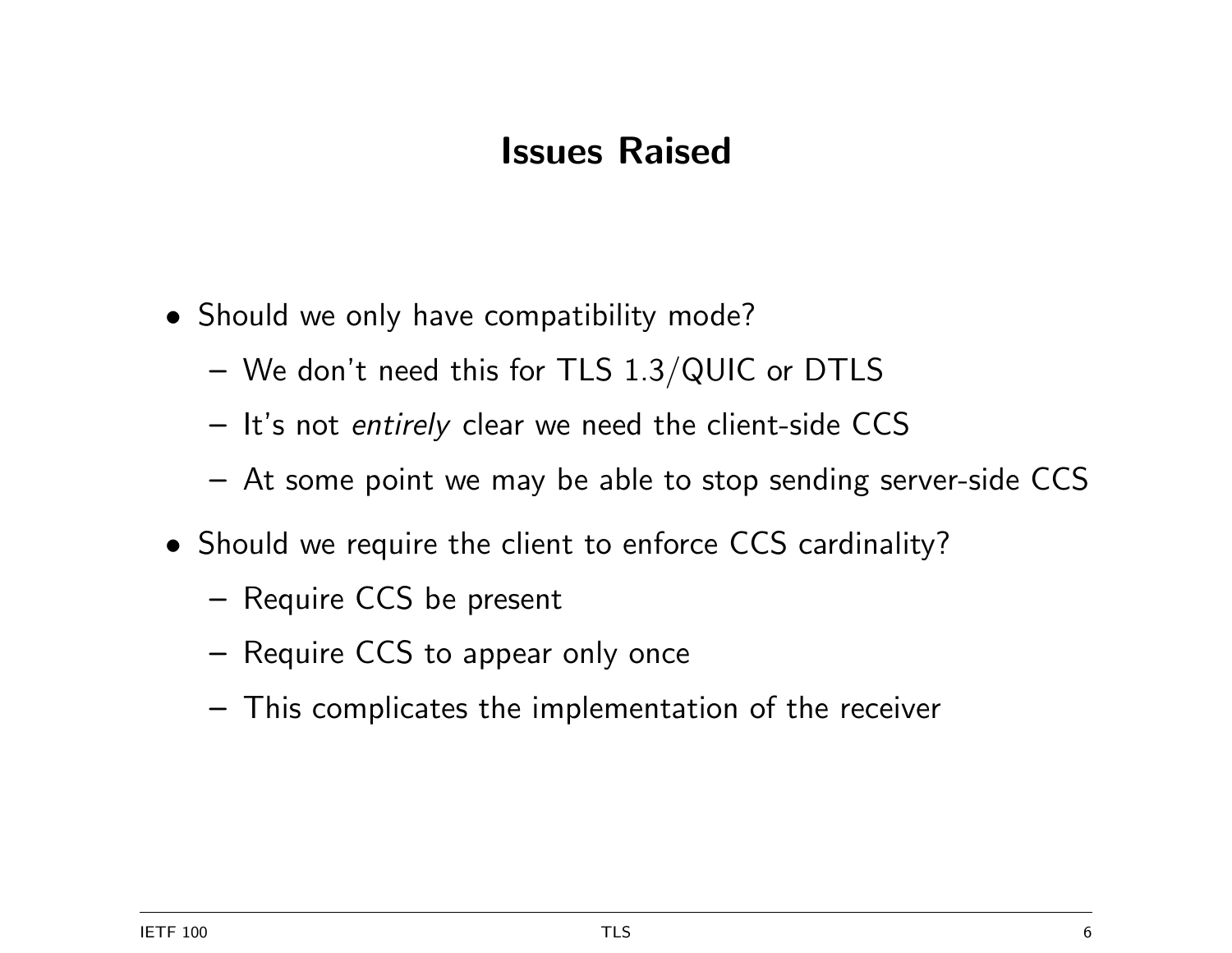#### Interlude: Chrome Data from David Benjamin



Firefox data hopefully coming soon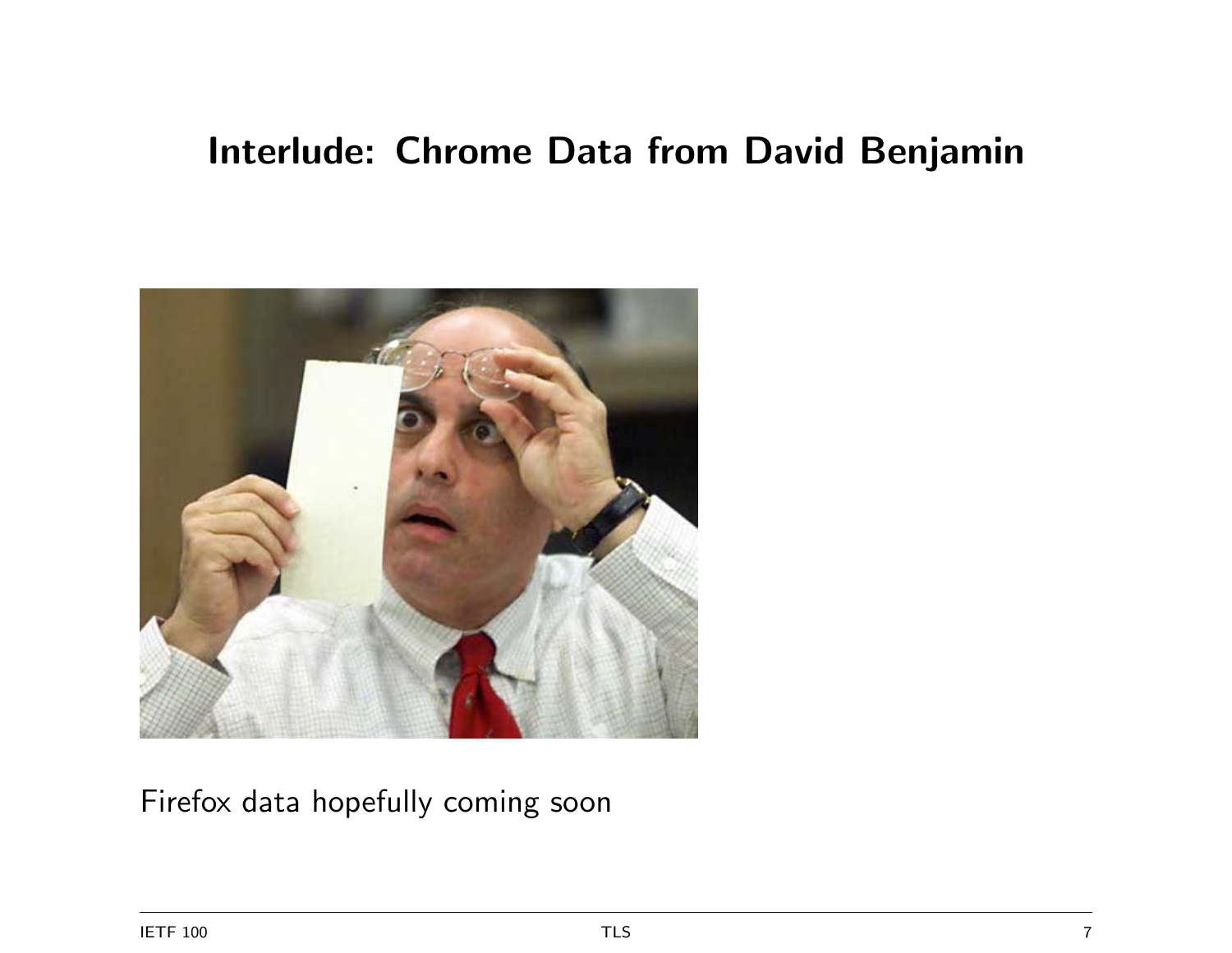#### Chrome initial draft 18 deployment

- No evidence of TLS 1.3 ClientHello intolerance. supported\_versions and GREASE did their job.
- TLS 1.3 ServerHello was a very different story.
- Successful handshakes to a TLS-1.3-capable service in Chrome beta:
	- $-$  TLS 1.2 98.3%
	- Draft 18 92.3%
- Middleboxes are intolerant to TLS 1.3 ServerHello. This violates TLS versioning rules: ClientHello is invariant, rest is version-specific.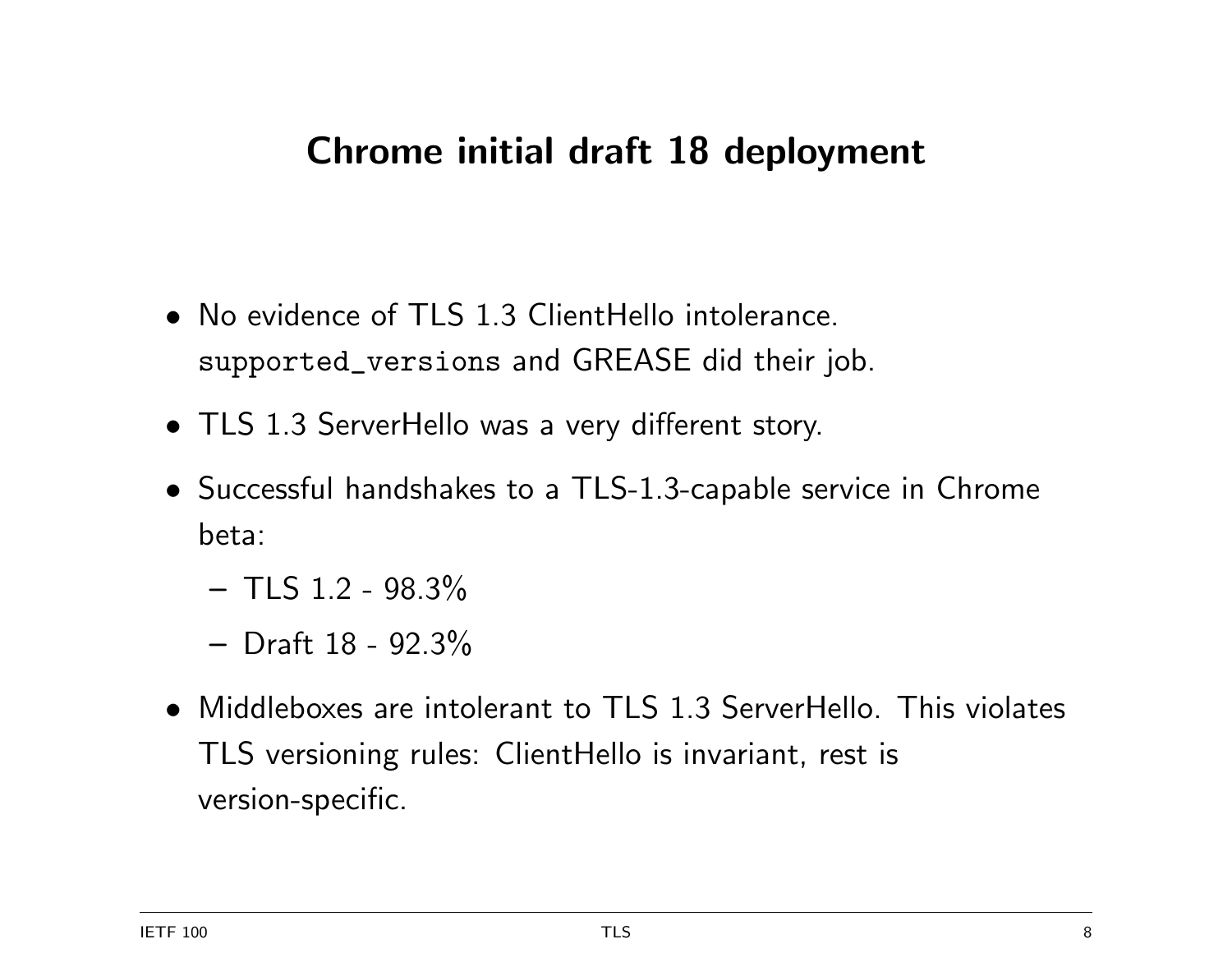#### **Middleboxes**

- TLS-terminating middleboxes generally work fine with TLS 1.3.
	- "Just" a server and client connected back-to-back. Server half negotiates TLS 1.2, client half only offers what it implements.
- Other middleboxes process TLS without terminating it. They then try to parse unknown version-specific messages and break.
- This is an oversimplified picture. A lot of middleboxes are a mix of the two strategies.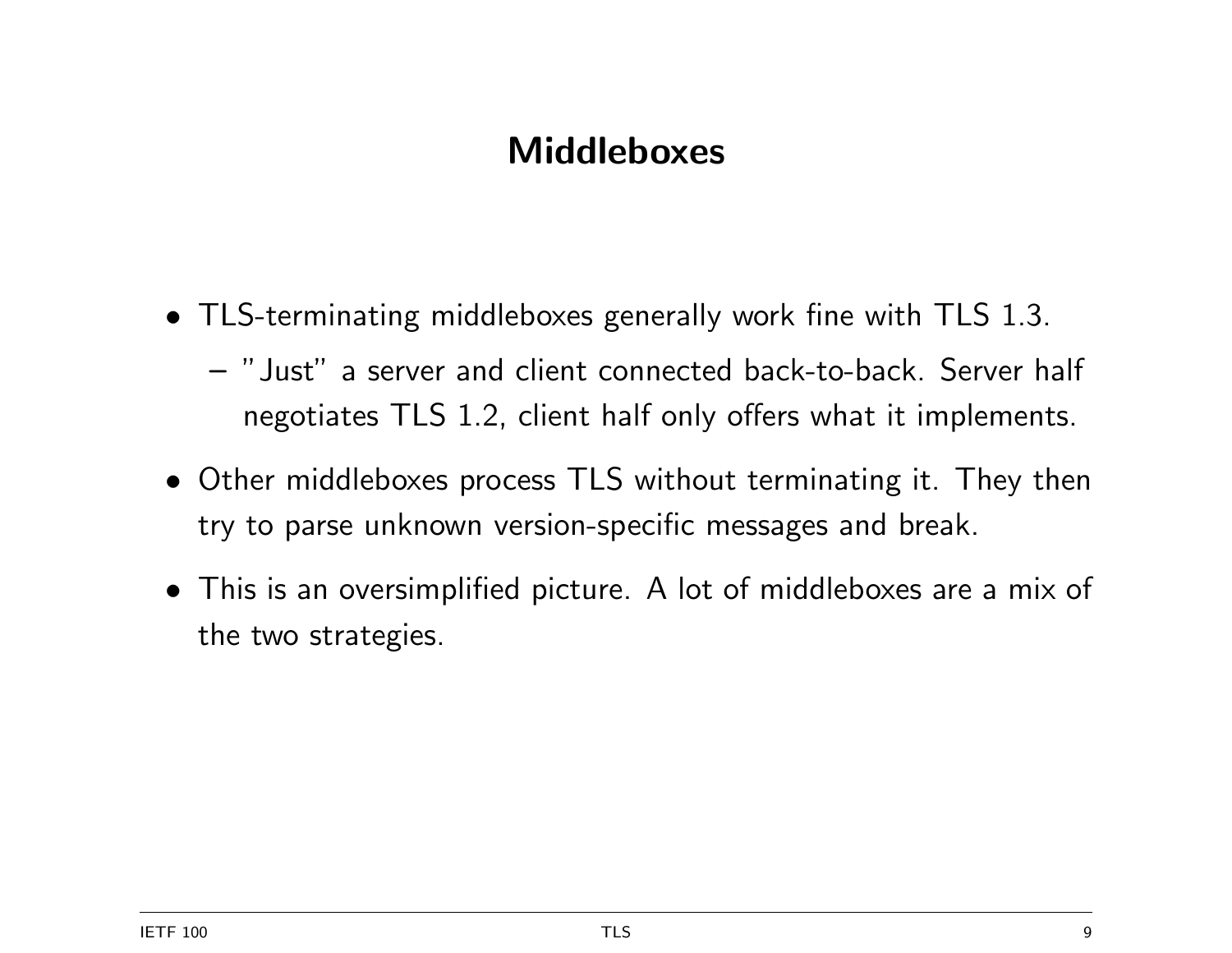## TLS 1.3 variants, round one

- "Experiment"  $\rightarrow$  PR 1091 without the record-layer version change.
- We tested what we could locally, then performed  $A/B$  tests in the wild (1-RTT).
- Successful handshakes to a TLS-1.3-capable service in Chrome beta:
	- $-$  TLS 1.2 99.2%
	- Draft 18 95.8%
	- $-$  PR 1051 90.3%
	- Experiment 98.2%
	- Experiment w/o client session ID  $95.4\%$
- Lots of user reports confirmed problems with each variant, including some for Experiment.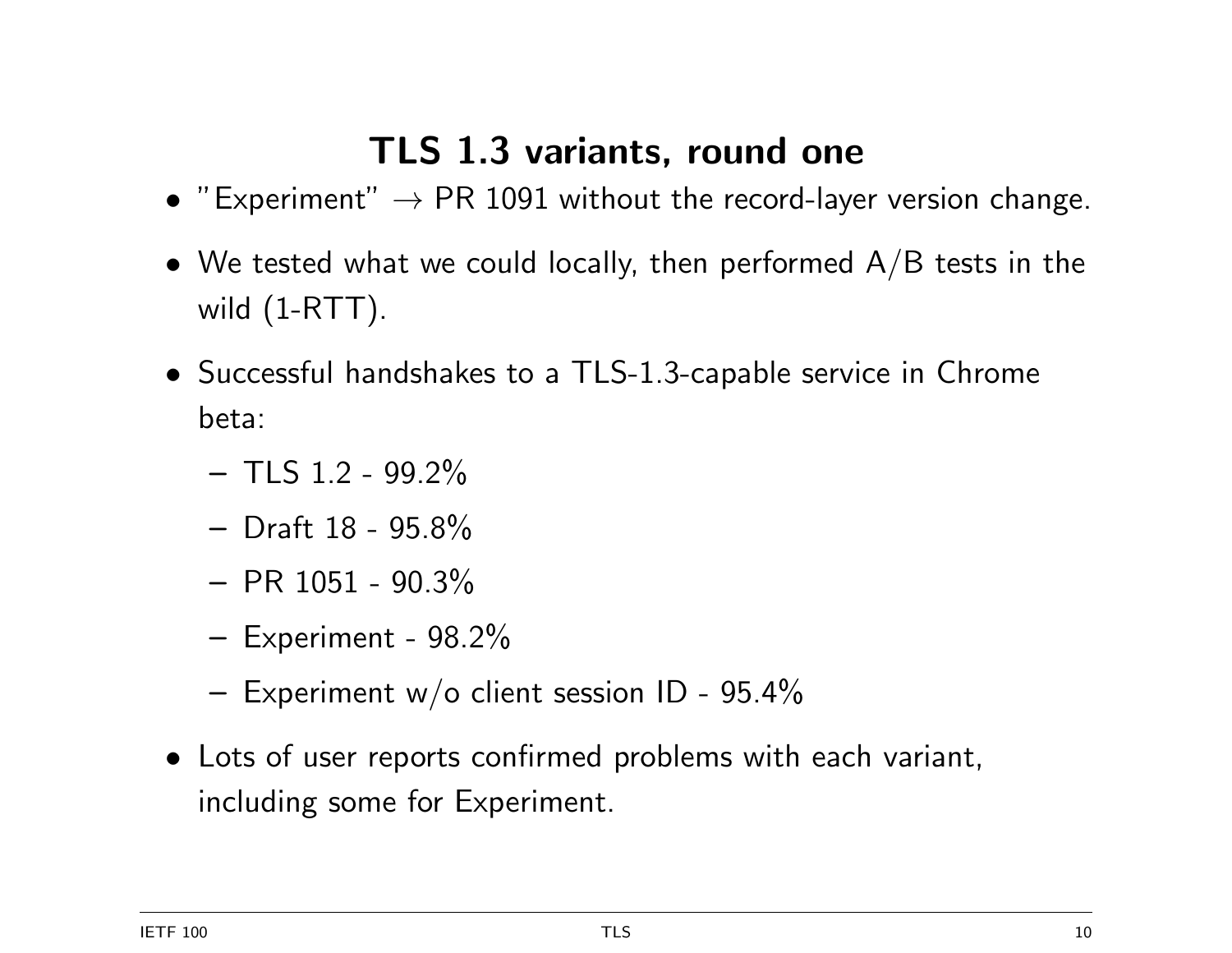#### TLS 1.3 variants, round two

- Reproduced Experiment problems and changed record version for round 2.
- Successful handshakes to a TLS-1.3-capable service in Chrome beta:
	- $-$  TLS 1.2 98.6%
	- $-$  PR 1091 98.8%
- Corroborated by HTTP-level metrics.
- No user reports of problems thus far.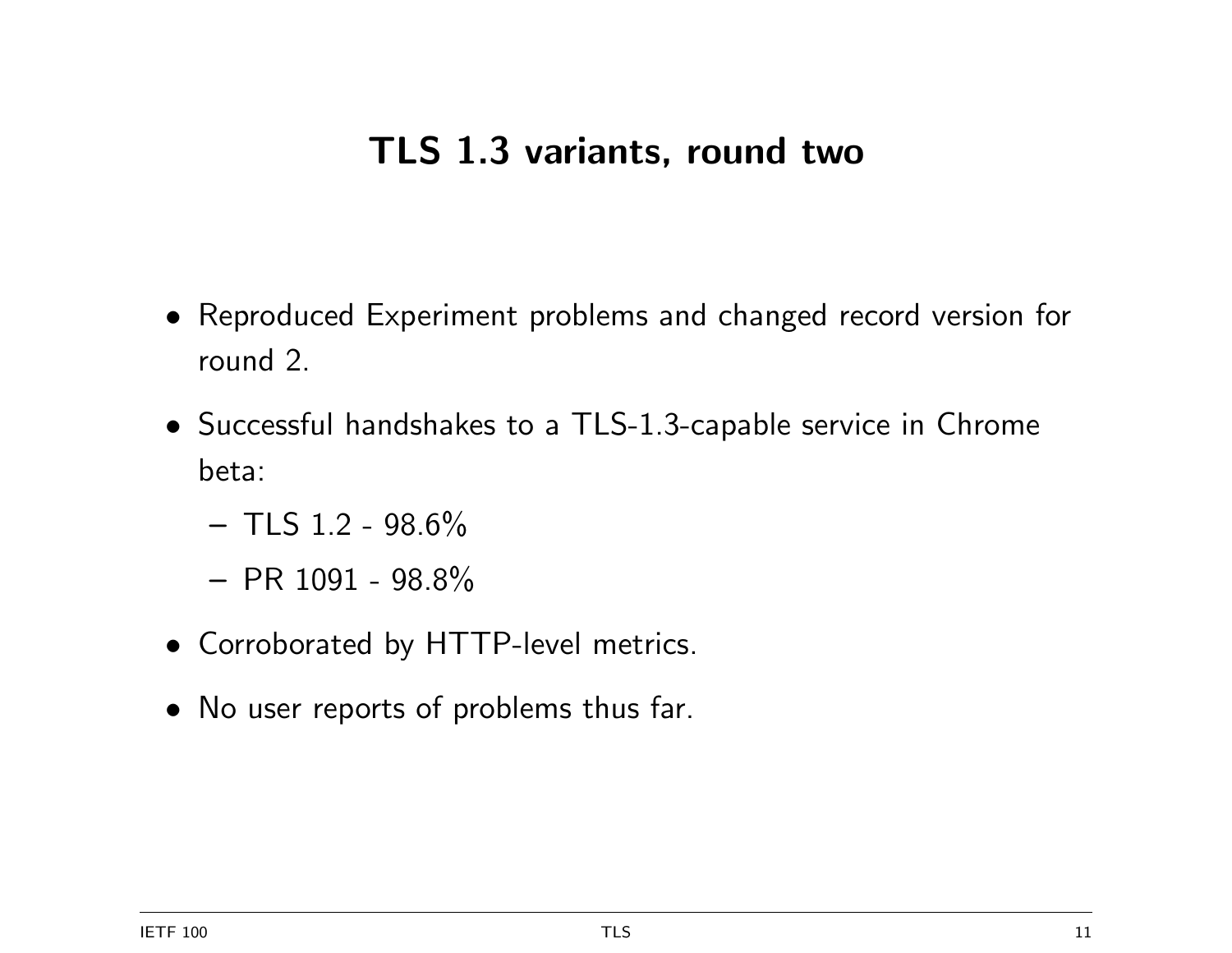### close notify and half-close  $(PR#1092)$

- Right now close\_notify is sorta full-close
	- Receiver has to flush outstanding untransmitted data
	- And immediately send close\_notify
- Not ideal
	- Lots of implementations don't do this
	- Data may already be in flight
	- Reasons people may want half-close
	- Not clear why it's there in the first place
- Proposal
	- Allow implementations to keep sending after receiving close\_notify
	- Backward compatible with previous behavior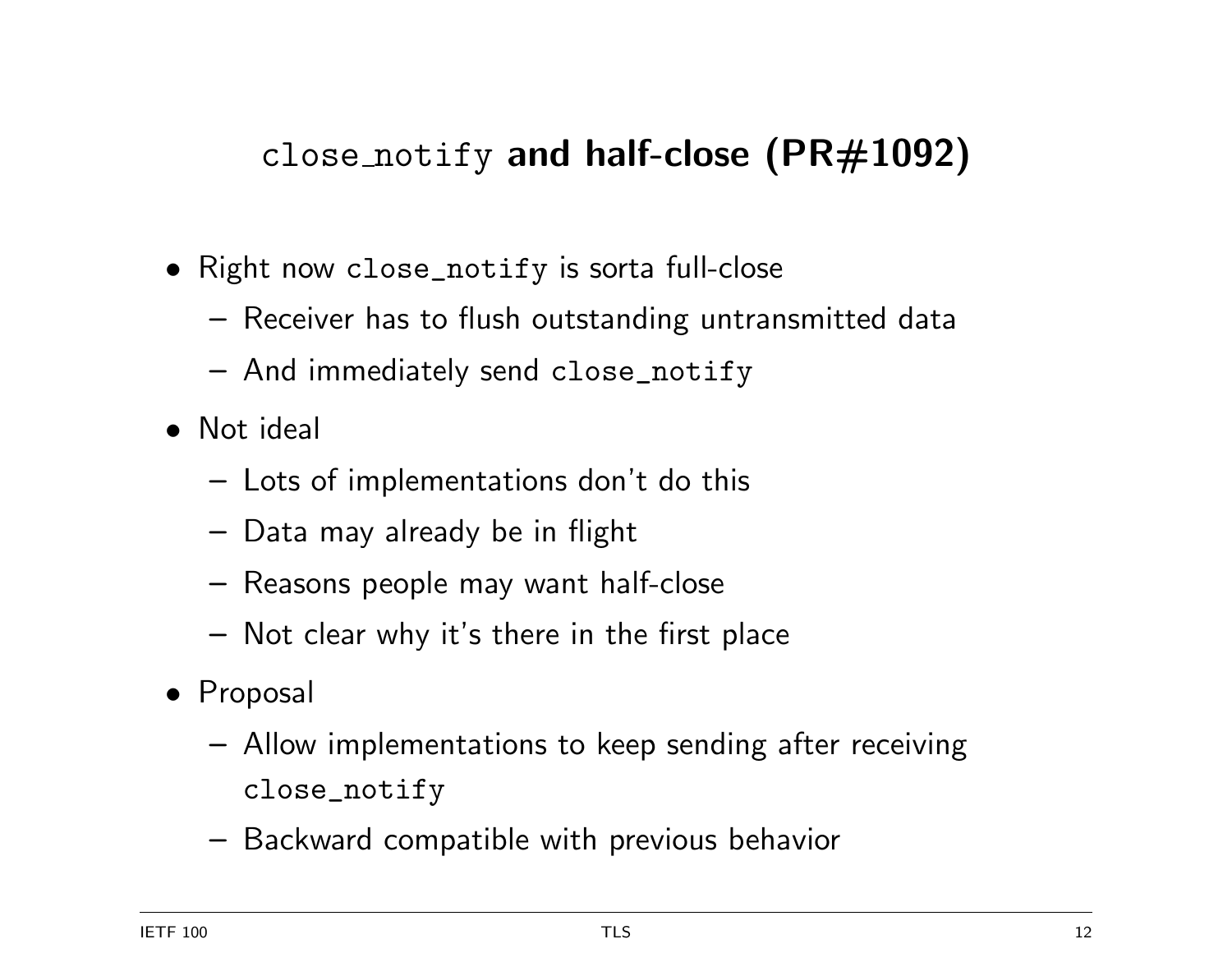## SNI and Resumption (PR#1080)

- RFC 6066 totally prohibits resuming with different SNIs
- Implementations aren't good about following this
- Proposal
	- Client MUST only resume if SNI is in certificate
	- Client SHOULD only resume if the SNI is the same
		- ∗ No reason to think it will work anyway
	- Leaves the door open for the server to say that you can resume with different SNI
- Not entirely clear how to analyze this
	- But it looks like we already have these problems with existing implementations and HTTP coalescence